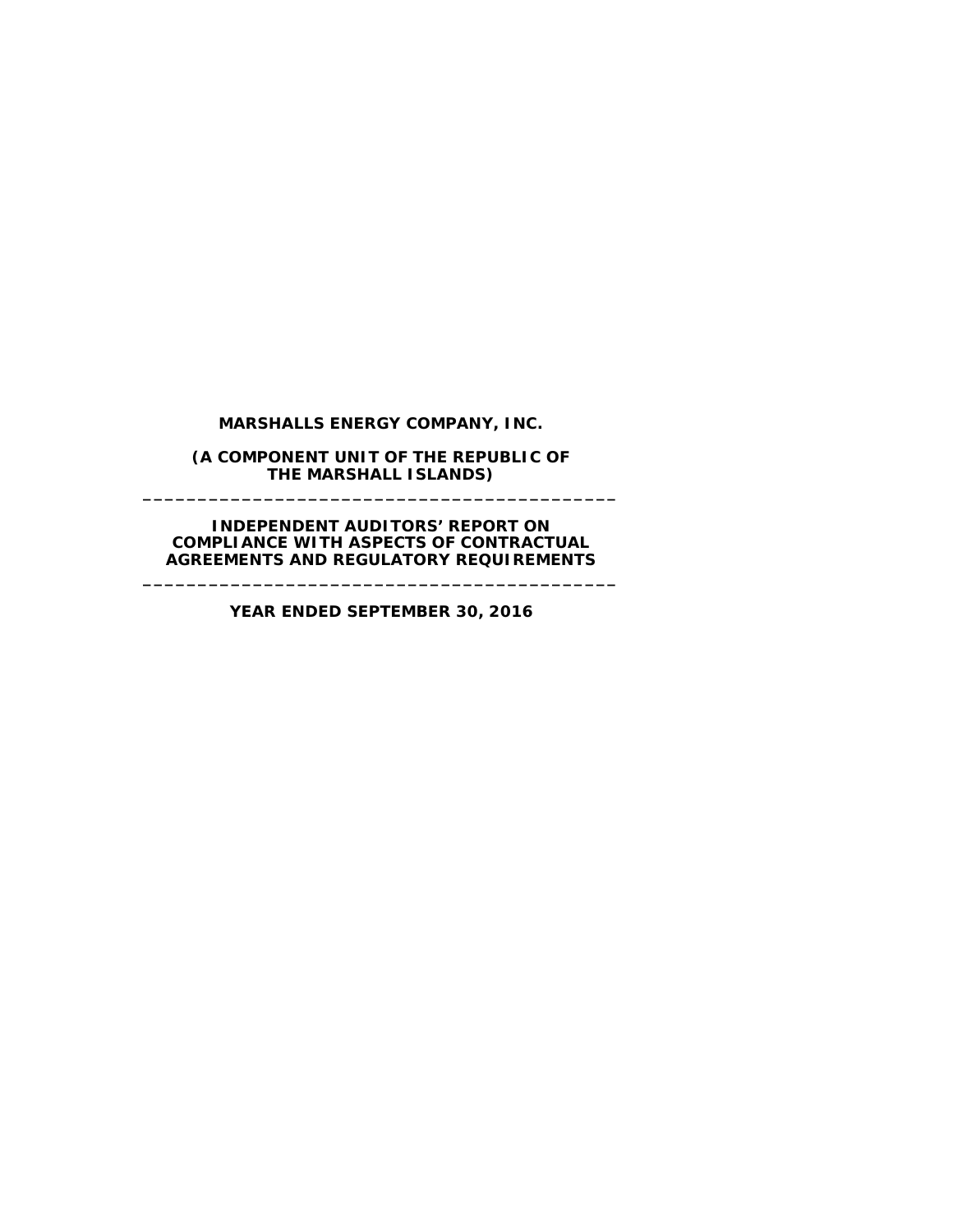## **Deloitte.**

Deloitte & Touche LLP 361 South Marine Corps Drive Tamuning, GU 96913 USA

Tel: +1 (671) 646-3884 Fax: +1 (671) 649-4265

www.deloitte.com

## **INDEPENDENT AUDITORS' REPORT ON COMPLIANCE WITH ASPECTS OF CONTRACTUAL AGREEMENTS AND REGULATORY REQUIREMENTS**

Board of Directors Marshalls Energy Company, Inc.:

We have audited, in accordance with auditing standards generally accepted in the United States of America and the standards applicable to financial audits contained in *Government Auditing Standards* issued by the Comptroller General of the United States, the financial statements of the Marshalls Energy Company, Inc. (MEC), which comprise the statement of net position as of September 30, 2016, and the related statements of revenue and expenses, and changes in net position, and of cash flows for the year then ended, and the related notes to the financial statements, and have issued our report thereon dated April 19, 2017. In accordance with *Government Auditing Standards*, we have also issued our report dated April 19, 2017, on our consideration of MEC's internal control over financial reporting and on our tests of its compliance with certain provisions of laws, regulations, contracts and grant agreements and other matters. No reports other than the reports referred to above and our schedule of findings and response related to our audit have been furnished to management.

In connection with our audit, nothing came to our attention that caused us to believe that MEC failed to comply with the terms, covenants, provisions, or conditions of their loan, grant, and security instruments as set forth in 7 CFR Part 1773, *Policy on Audits of Rural Utilities Service Borrowers*, §1773.33 and clarified in the Rural Utilities Service (RUS) policy memorandum dated February 7, 2014, insofar as they relate to accounting matters as enumerated below. However, our audit was not directed primarily toward obtaining knowledge of such noncompliance. Accordingly, had we performed additional procedures, other matters may have come to our attention regarding MEC's noncompliance with the above-referenced terms, covenants, provisions, or conditions of the contractual agreements and regulatory requirements, insofar as they relate to accounting matters. In connection with our audit, we noted no matters regarding MEC's accounting and records to indicate that MEC did not:

- Maintain adequate and effective accounting procedures
- Utilize adequate and fair methods for accumulating and recording labor, material, and overhead costs, and the distribution of these costs to construction, retirement, and maintenance or other expense accounts
- Reconcile continuing property records to the controlling general ledger plant accounts
- Clear construction accounts and accrue depreciation on completed construction
- Record and properly price the retirement of plant
- Seek approval of the sale, lease, or transfer of capital assets and disposition of proceeds for the sale or lease of plant, material, or scrap
- Maintain adequate control over materials and supplies
- Prepare accurate and timely Financial and Operating Reports